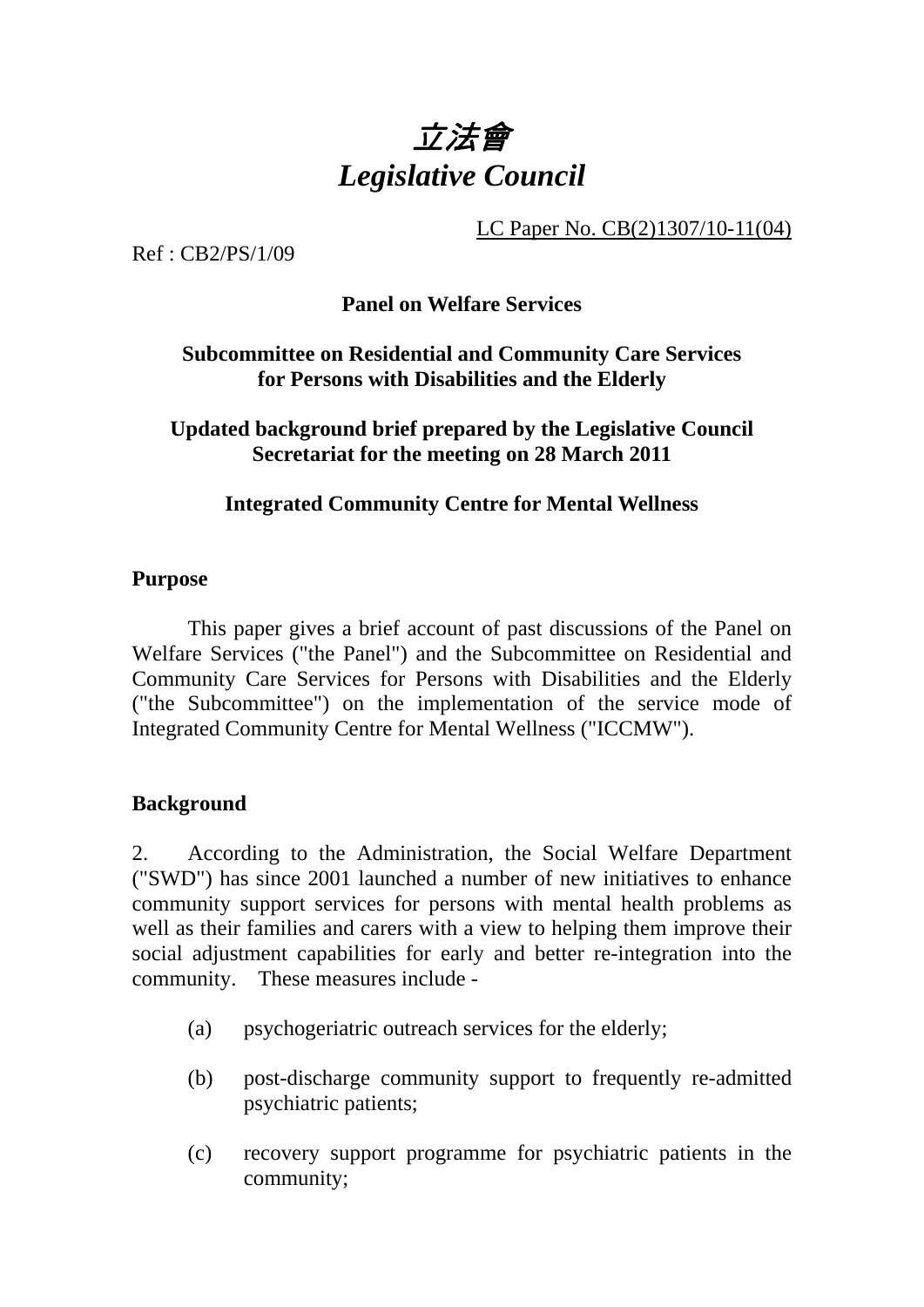- (d) Community Rehabilitation Day Services;
- (e) Community Mental Health Link;
- (f) Community Mental Health Care; and
- (g) Integrated Community Centre for Mental Wellness.

At present, service users receive various community support services from different rehabilitation agencies and service units operated by non-governmental organisations ("NGOs").

3. To provide one-stop, integrated and accessible community health support services to discharged mental patients, persons with suspected mental health problems, their families and carers and residents living in the district, SWD set up the first ICCMW in Tin Shui Wai in March 2009. The integrated services of ICCMW range from early intervention to prevention of relapse through public education, counselling, outreaching visits and, where required, direct liaison with the Hospital Authority ("HA") for urgent medical consultation to meet the varying needs of service users.

4. In the 2009-2010 Policy Address, the Government announced that it would provide additional recurrent funding for expanding the service mode of ICCMW to all the 18 districts in the territory in 2010-2011.

## **Deliberations by members**

5. At the Panel meetings on 8 June and 11 July 2009 when the subject of community care support services for ex-mentally ill persons was discussed, members were advised that ICCMW at Tin Shui Wai, which had commenced services since March 2009, was the first pilot integrated centre providing one-stop community support and social rehabilitation services for discharged mental patients, persons with suspected mental health problems and their families/carers living in the district. In response to members' enquiry about the timetable for extending the service mode of ICCMW across the territory, the Administration advised that SWD would evaluate the effectiveness of the new model in Tin Shui Wai and in the light of operational experience, consider its possible extension to other districts. ICCMW at Tin Shui Wai was expected to serve 450 cases and 1,200 families and carers in a year.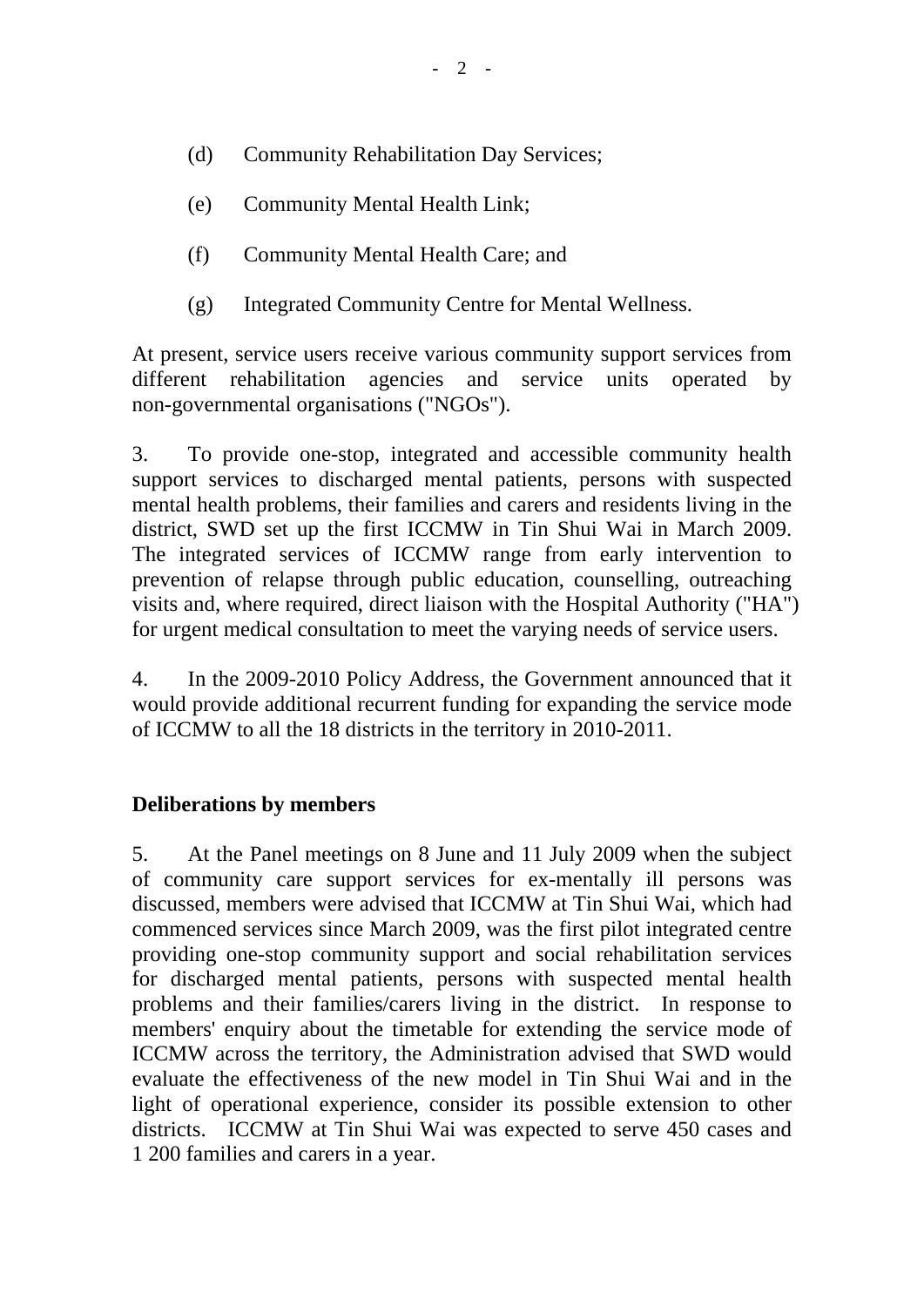6. At the Panel meeting on 22 October 2009, members were advised that the Government would expand the integrated service model across the territory by revamping the existing community mental health support services subvented by SWD through setting up ICCMWs in all 18 districts, strengthen the manpower of these centres to provide comprehensive and accessible services to persons in need, and dovetail with HA's Case Management Programme to provide timely support for patients with severe mental illness living in the community.

7. Consequent upon the formation of the Subcommittee, members followed up the discussion on the provision of community care services for PWDs at the Subcommittee meetings on 31 May and 13 July 2010. Members supported in general the setting up of ICCMW to provide one-stop community health support services to discharged mental patients, persons with suspected mental health problems, their families and carers and residents living in the community, as well as the launch of the pilot CMP to provide timely support for patients with severe mental illness living in the community. Members, however, were concerned about the plan for extending the new initiatives to all the districts.

8. On the setting up of ICCMWs, the Administration advised that SWD would consolidate the existing resources of community support services at an annual funding allocation of about \$65 million, together with an additional annual provision of about \$70 million, i.e. a total of \$135 million, to revamp the existing community support services, including Community Mental Health Intervention Project, Community Mental Health Link, Community Mental Health Care Services, Community Rehabilitation Day Services and Training and Activity Centres for Ex-mentally Ill Persons, and set up ICCMWs in all the 18 districts in 2010-2011. Members were further advised that to prepare for the setting up of ICCMWs, SWD had worked together with concerned NGO operators and stakeholders on the operational logistics, including the demarcation of service boundaries, drawing up service output indicators and realignment of workflow of referrals to ICCMWs and among service units of HA and SWD. These ICCMWs were expected to commence service in October 2010.

9. The Administration further advised that cross-sectoral and cross-service collaboration for effective delivery of ICCMW services had been set up. At the headquarters level, a coordination group co-chaired by SWD and HA had been formed in early 2010 to oversee collaboration strategies arising from the implementation of the ICCMW services. District task groups were set up in districts with relatively more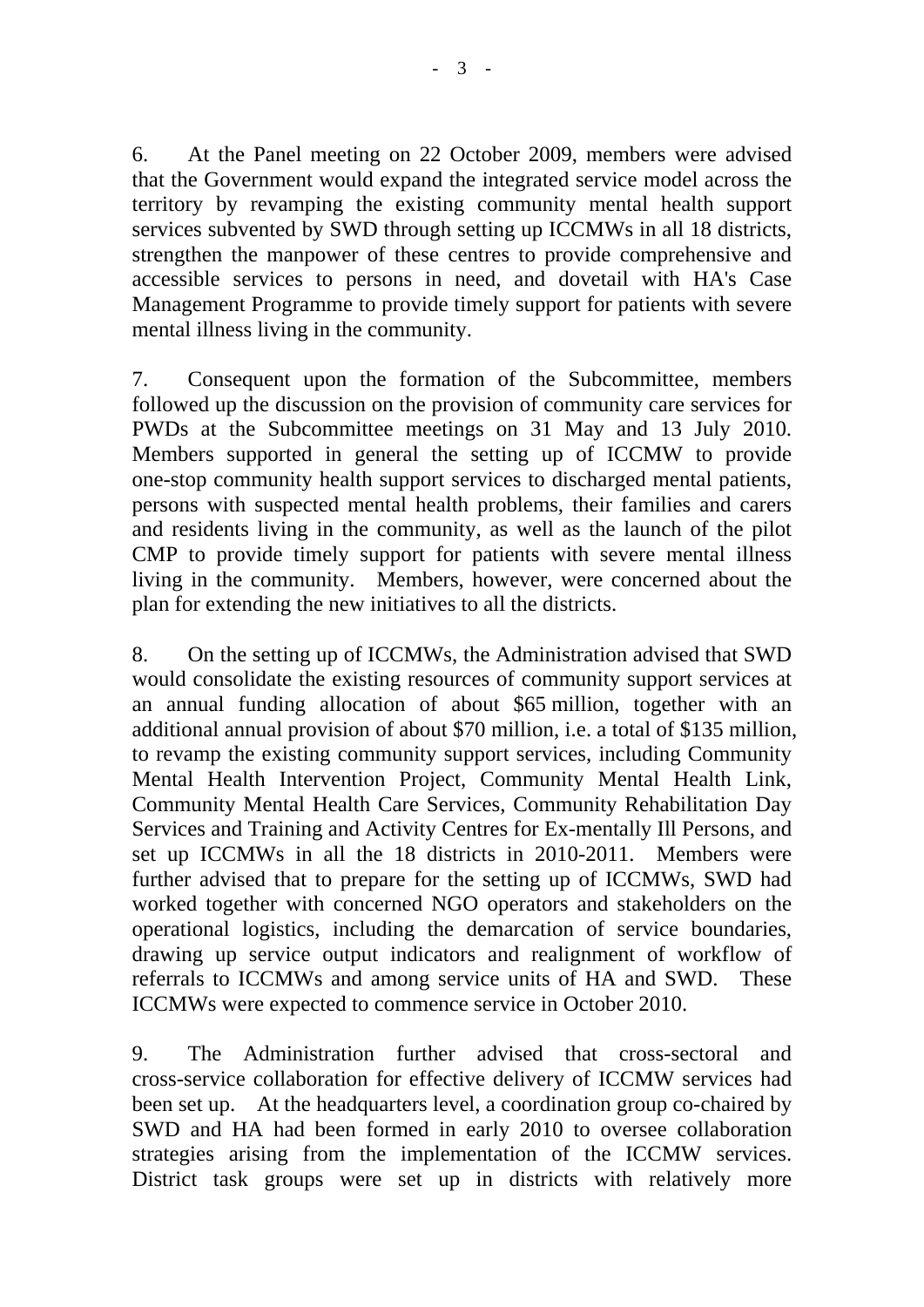ex-mentally ill persons, such as Kwun Tong, Kwai Tsing and Yuen Long, to be followed by other SWD districts later in 2010. These groups, co-chaired by District Social Welfare Officers and HA's cluster heads of psychiatric services and comprising representatives of ICCMW and concerned government departments, were tasked to develop strategies and resolve operational issues in respective districts.

10. At the meeting on 24 January 2011, the Subcommittee discussed and received views from 12 deputations on the progress of implementing the services of ICCMW. Members were advised that there were 24 service points providing ICCMW services across the territory. Apart from the ICCMW in Tin Shui Wai which had secured permanent accommodation, SWD had also obtained the operators' agreement to convert five Training and Activity Centres for Ex-mentally Ill Persons into ICCMWs and secured two public housing estate premises in Hong Kong Island and in Kowloon East respectively for use as ICCMW premises. For some ICCMWs which had no suitable premises in their service areas for the time being, the operators would provide services including outreaching visits, group services, casework counselling, activities and community education through existing facilities and network in their respective districts.

11. Concern was raised by members and deputations about the availability of premises for setting up ICCMWs in all the 18 districts. Members took the view that the Administration should identify suitable sites for ICCMWs across the territory. They considered that adequate resources and staffing should be provided to the service providers and that the service requirements be stipulated in the relevant funding and service agreements with the service operators.

12. The Administration advised that it was mindful that in the absence of permanent accommodation, the service performance of individual ICCMWs would, to a certain extent, be affected. Hence, in formulating the Funding and Service Agreements ("FSAs") for ICCMWs, SWD had reached a mutual understanding with the service operators in that a flexible approach would be adopted in dealing with the service requirements stipulated under FSAs, taking into account the work progress for ICCMW accommodation.

13. The Administration further advised that to solve the problems relating to ICCMW premises in the long run, it was identifying suitable premises in various districts through long, medium and short term planning. For long term planning, SWD would continue to keep in close contact with relevant government departments in order to reserve premises for ICCMW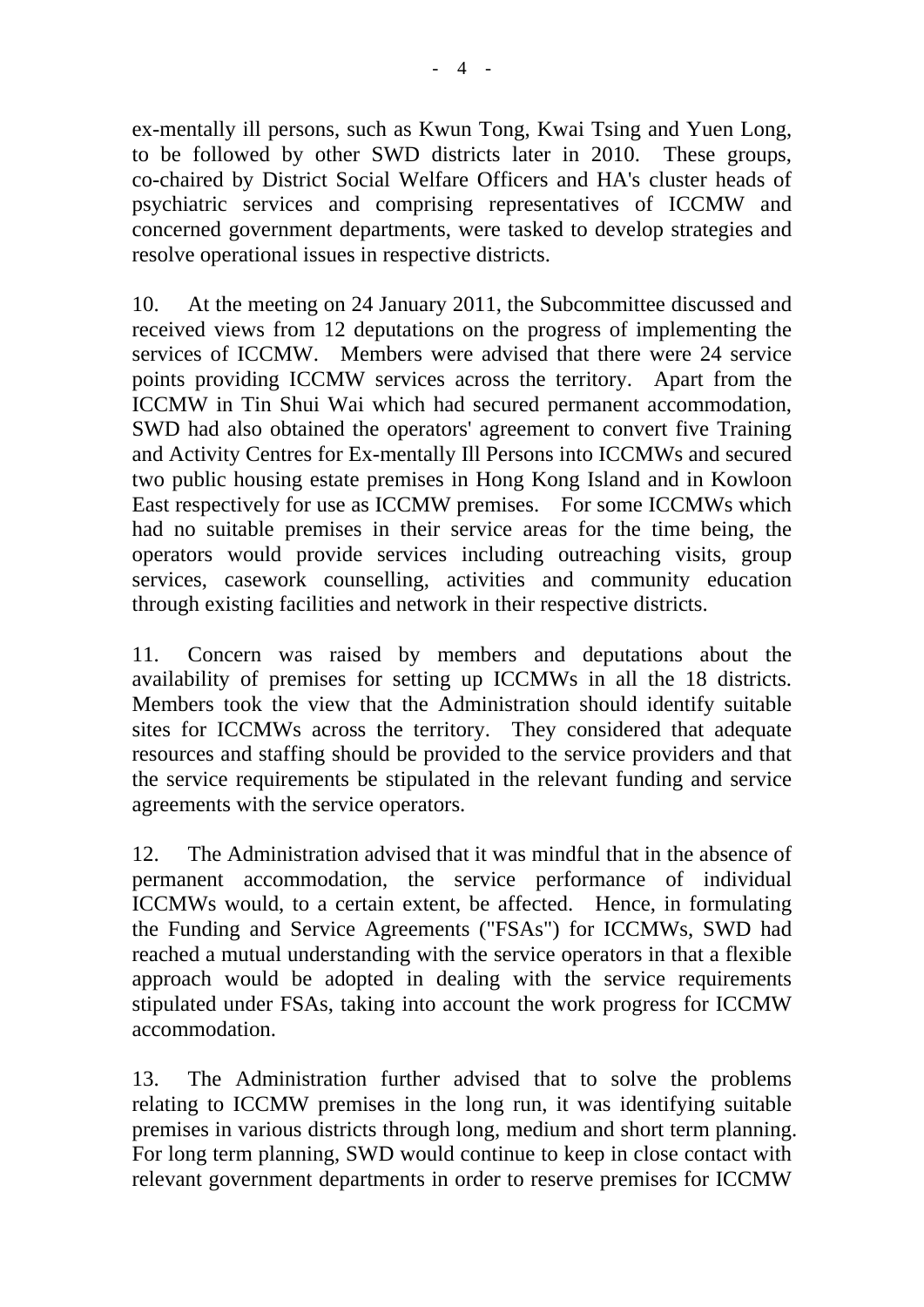purpose at the planning stage of new development or redevelopment projects. In the medium and short term, the Administration would closely monitor the availability of government property and school premises which would become vacant as a result of service reengineering. It would also explore the possibility of converting vacant public housing units into ICCMWs. This apart, the Administration was considering other possible alternatives in order to identify suitable premises as early as possible for those ICCMWs which had yet to secure permanent accommodation. SWD was consulting relevant government departments on the feasibility of the operators' proposals for setting up ICCMWs on commercial premises.

14. Members were also advised that the Chief Executive had undertaken in the 2010-2011 Policy Address to further strengthen the manpower of ICCMWs to enable them to handle more cases.

15. The Subcommittee will further discuss the progress in securing permanent premises for providing services of ICCMW at the meeting on 28 March 2011.

## **Relevant papers**

16. A list of relevant papers and documents is in the **Appendix** for members' reference. The papers and documents are available on the Legislative Council website at http://www.legco.gov.hk/.

Council Business Division 2 Legislative Council Secretariat 22 March 2011